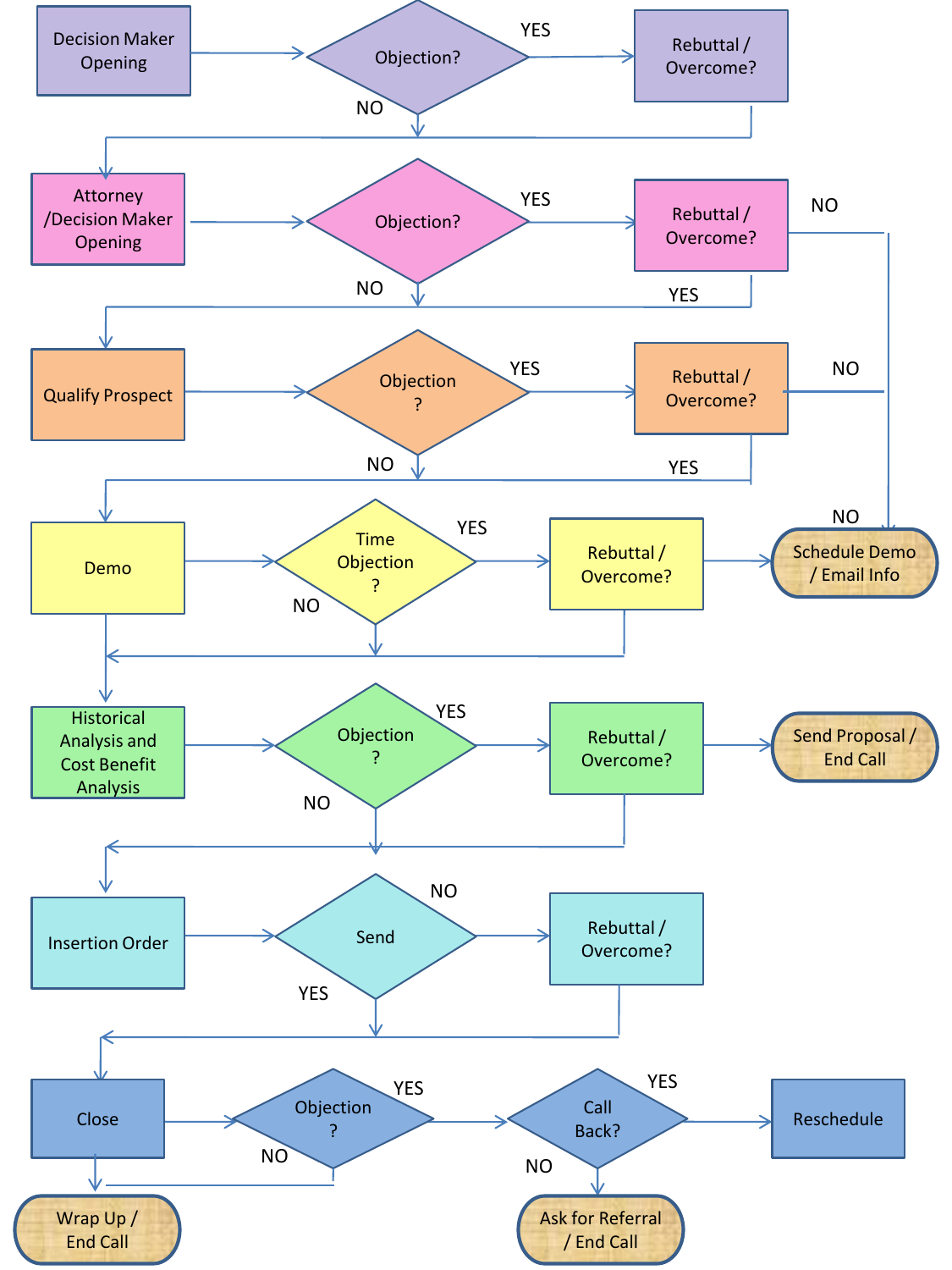## experthub

- Locate website online
- Find out how many attorneys work in the firm
- Note practice area(s) and the attorney's focus within that specialty
- Is the attorney bar certified and in what states?
- Greet gatekeeper
- Ask for attorney
- **If asked who is calling:**
- Give first and last name
- **If asked where you are calling from:**
- Domain name relevant to specialty i.e. Disability Lawyers or Los Angeles Divorce Lawyers (without .com)
- **If asked what call is in regards to:**
- You're trying to find a (specialty) attorney in (area) who's taking on new cases.
- Ask for attorney or ask if there is an attorney available who handles those cases.
- If no attorney is available to speak with, try to get an e-mail address or see the best time to call. If GK is still resistant leave a message telling them it's regarding taking on new cases.



- Greet the attorney by his/her first name
- Introduce yourself (first name, last name)
- Explain your calling from domain name relevant to specialty i.e. Disability Lawyers or Los Angeles Divorce Lawyers (without .com)
- I'm calling because we're looking for a (specialty) attorney in (area) because we have relevant live leads right now and no attorney or could use more support in their area.
- We're not a referral service but an advertising firm.
- Are they interested in taking on new cases? (if no, get referral)

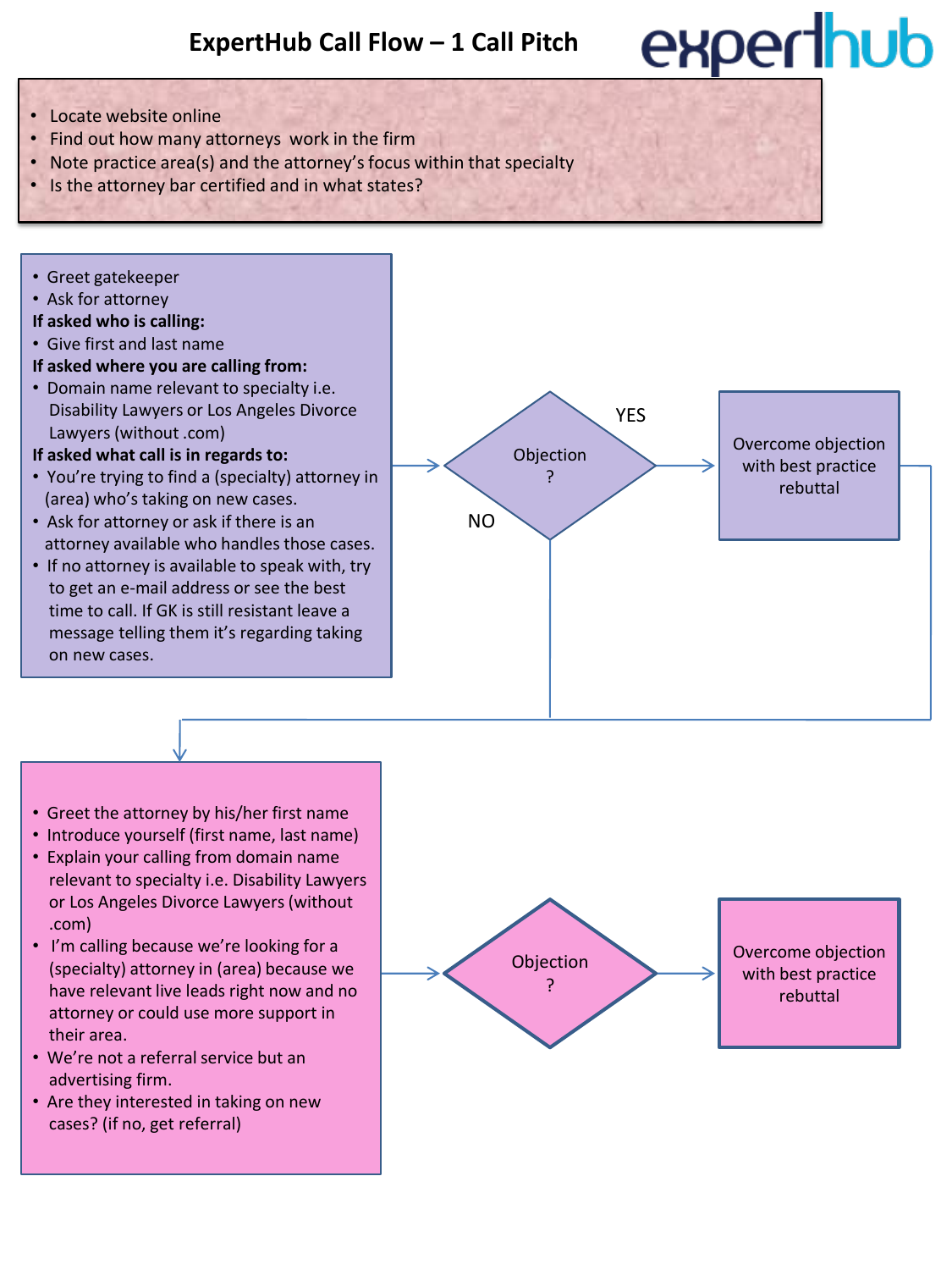# experthub



- Over 15,000 legal sites
- Invest millions in SEO
- Generate high volume of traffic
- Very Selective
- Show you how to improve page rank
- Leads specifically fit your practice
- Make sure you know what will come back from search results
- Make sure we are on first page
- Take them through the consumer experience (lead capture form)
- Walk them through the results page and differences in products
- Tell them how lead is then sent to their inbox and LawFirms.com account
- If area has no attorney emphasize that



- Make sure they see value in service
- Break down ROI and cost savings versus advertising on Google
- Typically pays for itself with just one client
- Longer term and blended advertising plan can get them a discount
- Highlight benefits of multi-package subscription noting reason why exclusive and network approach works best

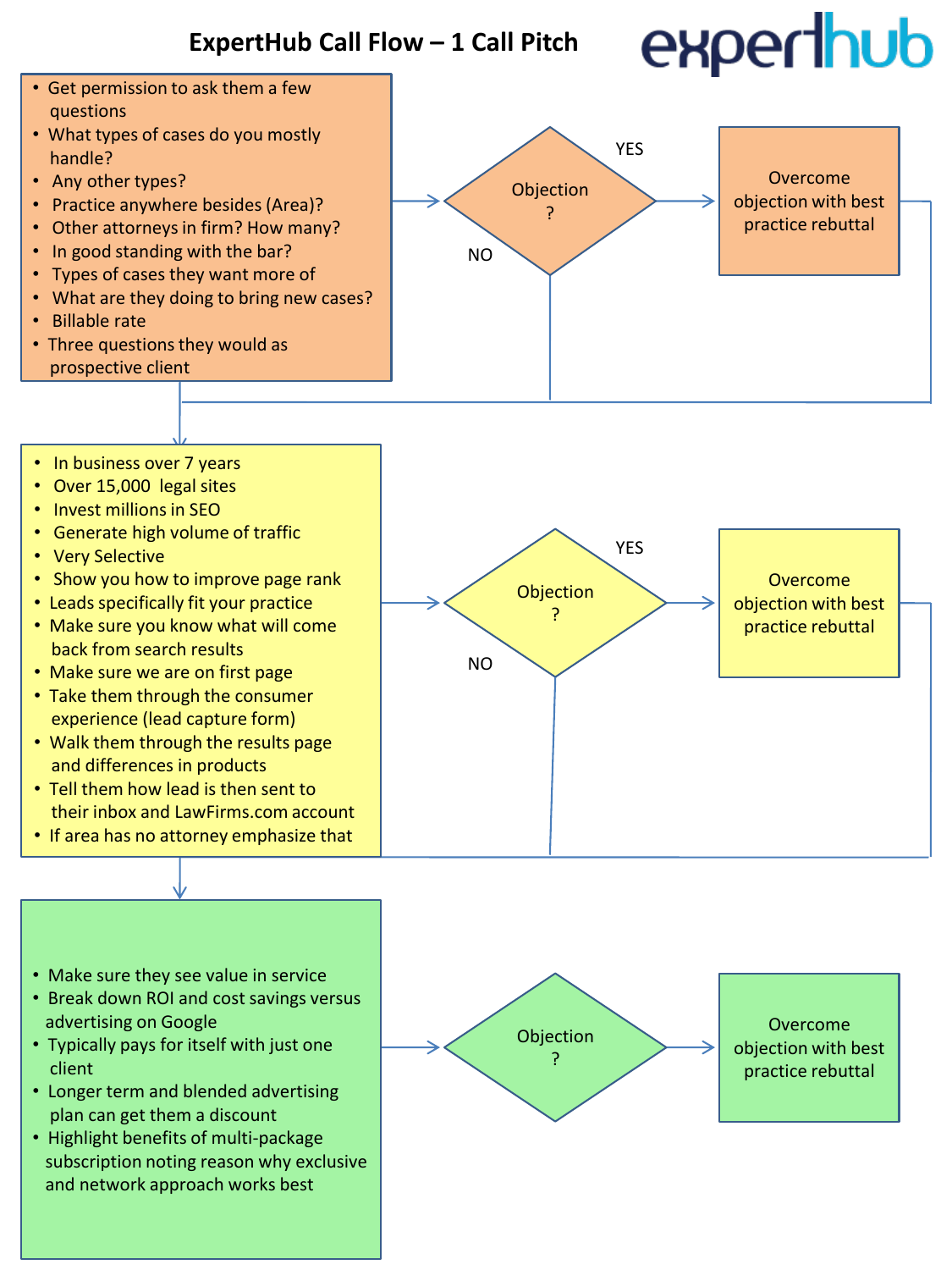## experthub

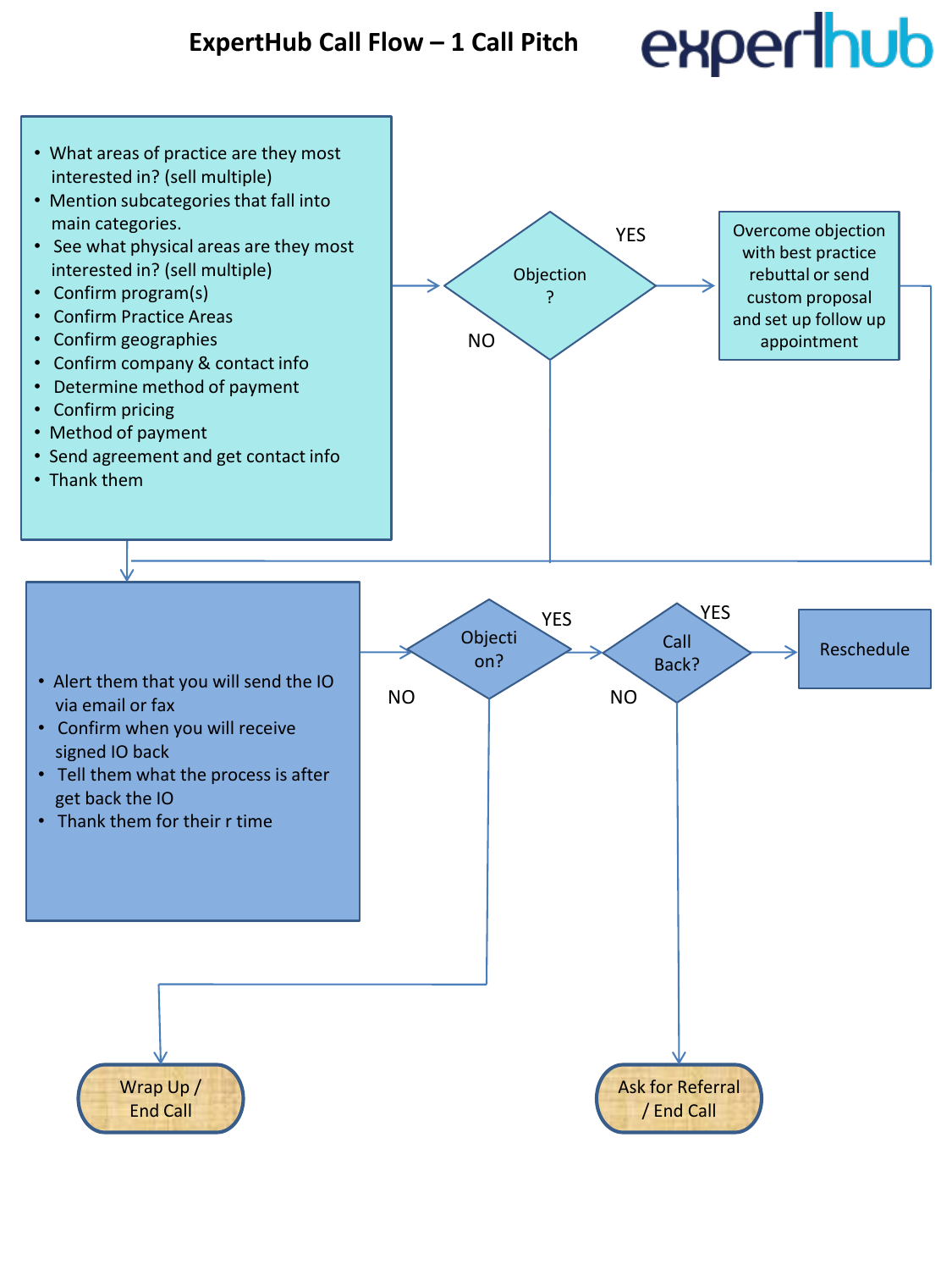### experthub

Locate website online to gain intelligence about firm before calling Find out how many attorneys work in the firm Note practice area(s) and the attorney's focus within that specialty and use that to customize pitch Is the attorney bar certified and in what states?

Hello, <first name> available?

**If asked who is calling**: This is <full name>

**If asked where they are calling from:** I'm calling from LawFirms.com <specialty site>. I'm trying to find a <insert specialty> attorney in who is taking on new cases in the <insert city> area. Are you taking on new cases?

**(If attorney is not available ask for an e-mail address or the best time to reach them. If GK still resistant leave a message telling them it's regarding taking on new cases.)**

Hello, is <first name> available?

**If asked who is calling**: This is <full name>

**If asked where they are calling from:** I'm calling from LawFirms.com <specialty site>. I'm trying to find a <insert specialty> attorney in who is taking on new cases in the <insert city> area. Are you taking on new cases?

**If "NO"**: Is there a specific reason you're not interested in taking on new cases? **"NO":** Ask why they are not interested and overcome objection if possible. Note the reason and determine if you should put them in follow up queue. Thank them for their time. If relevant, let them know you will follow up in a few months to see if anything has changed.

**If "YES":** Great, we're not a referral service but part of the ExpertHub network, which is one of the largest online legal networks with over 15,000 websites assisting consumers seeking qualified <insert practice are> lawyers. We have active users who are searching for <specialty> attorneys in <insert city>.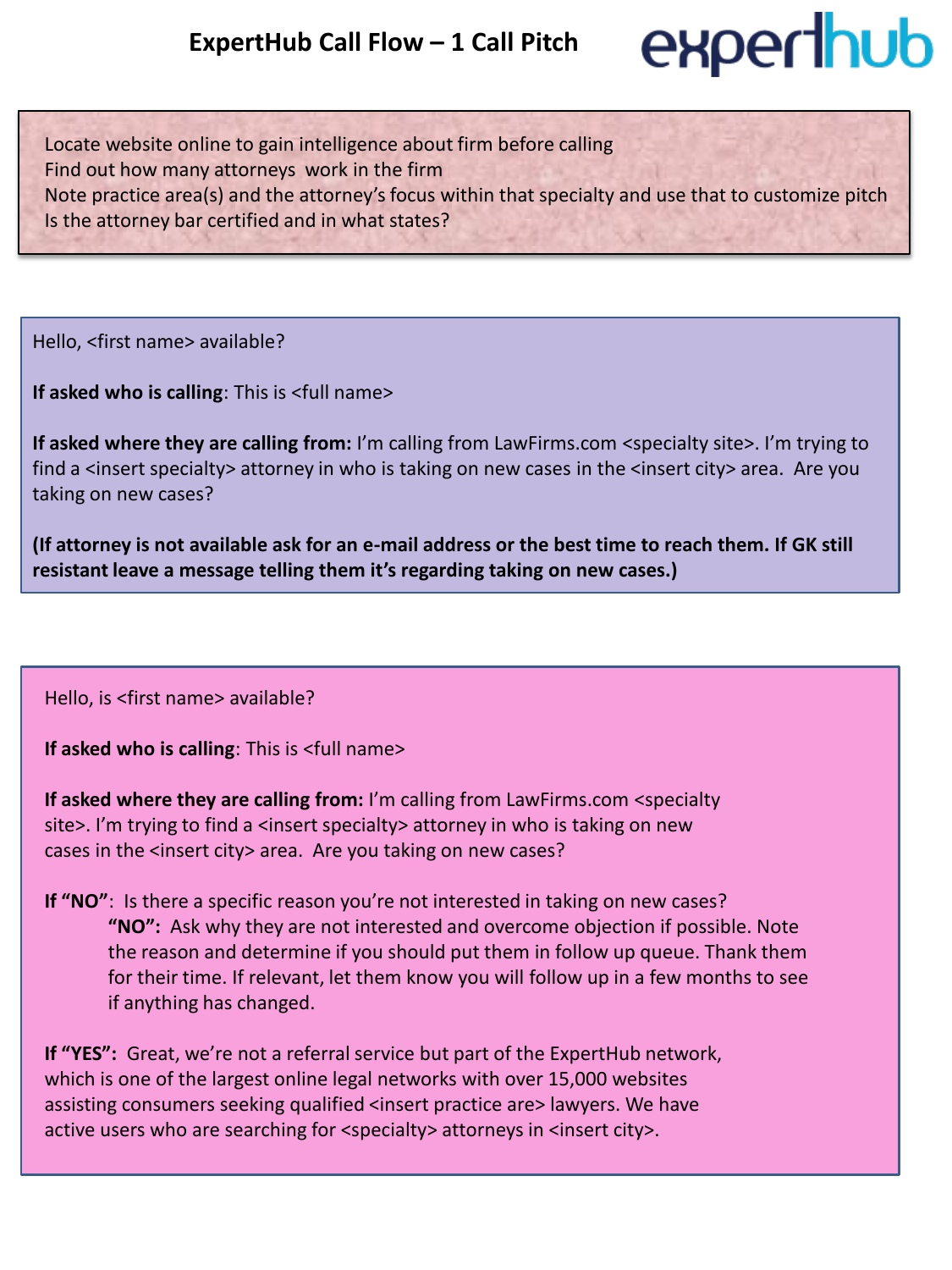

Now, so I can understand your business and what makes you successful, can I ask you a few questions regarding your area of coverage and preferred specialties?

- •Who is your ideal client?
- •What areas of law does your firm specialize in?
- •In which states are you bar certified?
- •How many attorneys work in firm?
- •Confirm firm website or ask if they have one
- •Are you currently working with any other online marketing services?

Ok great, let me show you how this works:

To start can you open up a browser window and go to Google.com, I want to show you how we generate our consumer consultation requests.

Are you on Google?

Great, type in the search term:

Here you can see that one of our 15,000 websites, <website>, is listed in position # \_\_\_. All of our sites are optimized to rank high in the search results. Go ahead and click on the link and you can see that it takes the user to a page within <website> that displays a <specialty> specific case inquiry form. From there the user fills out the consultation request with details specific to their case, like reason they are in need of representation, whether they are a plaintiff or defendant, details of the case, etc. The consumer then chooses which attorneys they are interested in hearing from and confirms their request. We automatically pre-select all displayed lawyers to receive the consultation request, improving your chances of being selected. We then collect the consumer's contact information and have them confirm their interest. Once they confirm their interest, we send that inquiry directly to your email inbox in real-time. You are provided with all the detail that is filled out in the case inquiry form, and you also have the ability to access that information online.

And since we aren't charging you per lead, you can hand pick which of the pre-qualified consumers you would like to follow up with and find that ideal client you spoke about earlier. Do you see the value in this?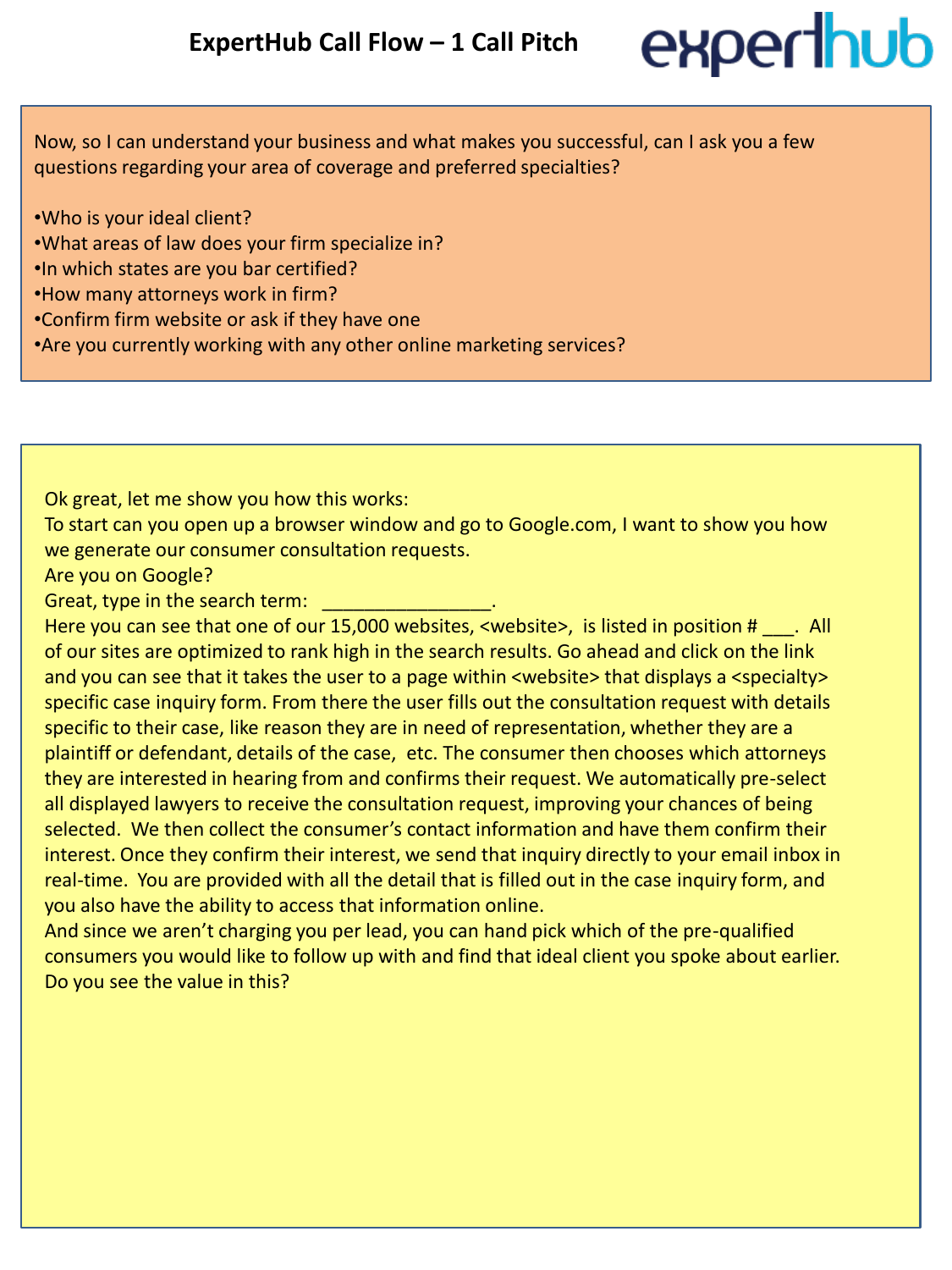## experthub

Great, we offer 3 unique marketing packages:

First is our **Exclusive Listing** program. You are the only attorney that is displayed to a consumer for all inquiries that come in on <exclusive website>, for your selected geographies. You will be the only attorney that receives this consumer's request, so you have a great opportunity to turn this inquiry into a paying client. Exclusive is great and distinguishes us from a lot of the other services out there, but it works best when you combine an exclusive listing with our second option, called a Network Listing.

As I mentioned earlier, we have 15,000 legal domains. We only offer exclusivity on about 20 of them. While these are fantastic domains, a network listing gives you access to the consumers that come from all of the non-exclusive sites. We call this option our **Network Listing**. Here you are shown along with a small number of other attorneys that also subscribe to our services for that specialty and geography. Because there are other attorneys, the Network Listing results in an overall lower cost per lead.

What our most successful attorneys are doing is to subscribe to both the Exclusive and Network Listing programs to ensure they have maximum exposure and inquiry volume. The way to do that is to choose a broader geographical area and 3-4 case types as part of your network subscription. We also provide you with a custom profile for your firm that can also provide detail on each attorney, and can include photos, video, a description of your practice areas, firm background, contact information and more. At the same time, we will also set up a back link to your site which will help increase your own page ranking on Google, Yahoo, MSN and other search engines.

Finally we have our **Open Inquires** option. This allows you to have unfilled inquiries instantly emailed to you if we do not have an active attorney in that area. Essentially you are getting access to high quality inquiries at a very reasonable price from consumers who are just outside your traditional coverage area, or you can use these as a way to generate residual income by referring these inquires to other attorneys or legal services.



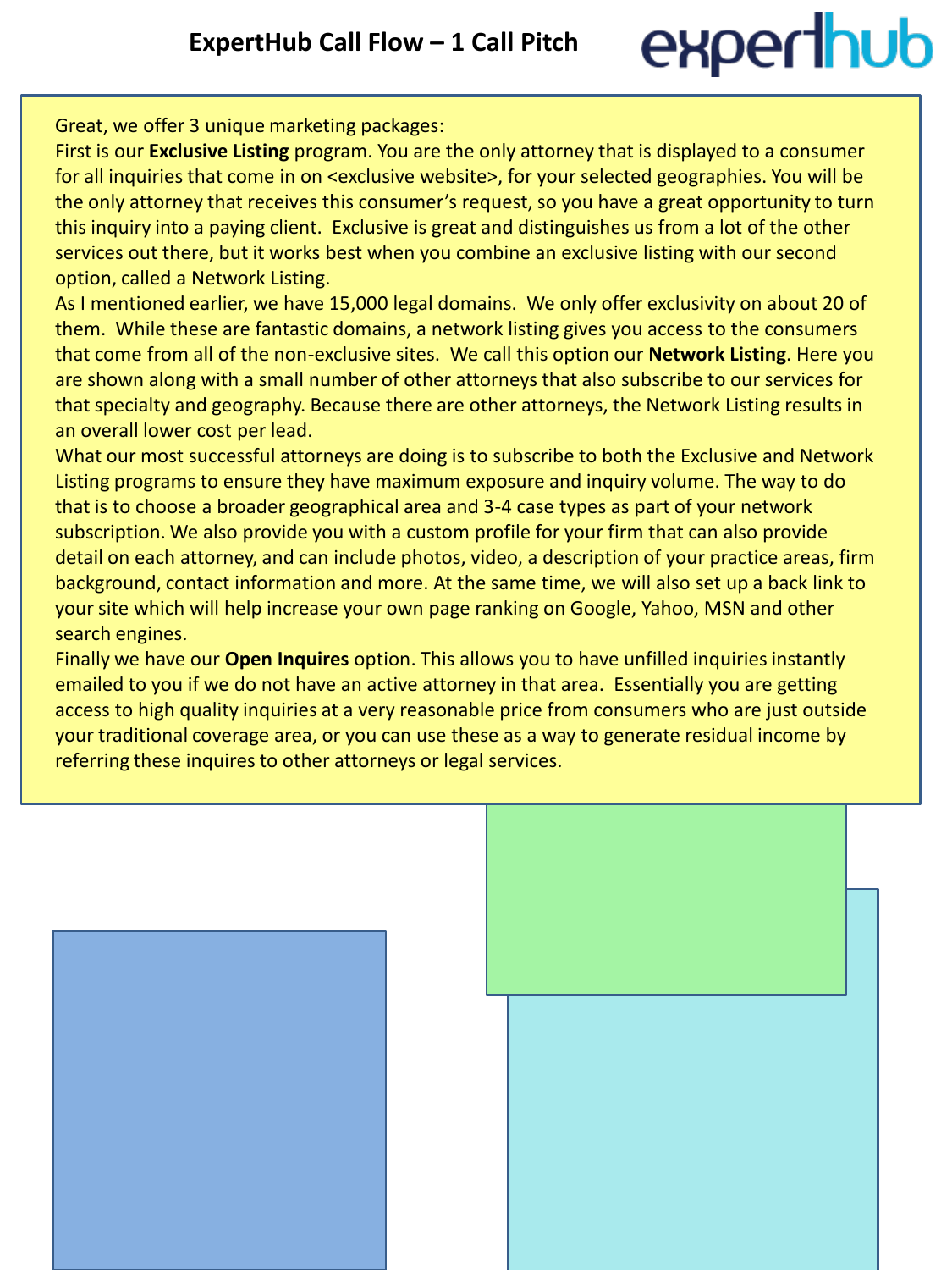## experthub

Let me show you what this looks like by pulling some historical data on inquiries in your practice area and geography:

•Ask categories and coverage area they are interested in

•Give them historical lead volume for past 12 months for exclusive, network and remnant leads Break down ROI and show COST SAVINGS with ExpertHub with the following:

Lets' compare our service to other online advertising options for you. If you were to advertise on Google for the keyword and Google will charge you \$x to get a visitor to your site. Now, once you get them there, you have to be very good at converting that visitor to a lead. We've worked with a lot of lawyers and bought a lot of Google keywords for our lawyers and the average lawyer gets 3% to convert to a lead. The very, very best can get 5%. That means it would cost you \$20\*x to \$30\*x to a lead if you bought through Google. If I look at our lead inquiry volume last month, we generated Y leads from consumers that are relevant to you. That means our service would be worth in Google advertising.

As you can see, each package has its benefits, and if you subscribe to 2 or more, you not only increase your exposure and inquiry volume, but I can also offer you a discounted rate. Once you begin our program, we are so confident that you will be happy with your experience; we don't see the need to tie you down with a long term contract. If you sign up today I can offer you <special offer pricing>. Is there anything else I can answer for you?

Great, what I would like to do is put together a custom proposal /insertion order for your review that will detail everything we talked about. Which email address shall I send that to?

**If Proposal Sent:** Why don't we set up a follow up call so I can answer any additional questions you may have? How is <day> looking for you?

Schedule appointment and thank them for their time. Send "Demo Call" email and customize verbiage along with proposal.

| If Insertion Order Sent: Let me confirm a few items to make sure I have the correct                           |  |
|---------------------------------------------------------------------------------------------------------------|--|
| de la provincia de la contrata de la contrata de la contrata de la contrata de la contrata de la contrata del |  |

information for your agreement:

Your firm name is \_\_\_\_\_\_\_\_\_\_\_\_

Address\_\_\_\_\_\_\_\_\_

Fax\_\_\_\_\_\_\_\_\_\_\_\_\_\_\_\_\_

Preferred Method of Payment: credit card or check **(If he says credit card just explain you will send over a credit card verification form as well.)**

I am also going to need you to fax back to me with your signed agreement a copy of a voided check, so that we can just do an electronic payment for you.

Let's recap your subscription package:

For <practice area>

For <Practice Specialty>

In the counties ---- ----- ---

And Exclusive site(s):  $---$ 

Great, then the check is going to be for \$<dollar amount>. Shall I email or fax you the agreement?